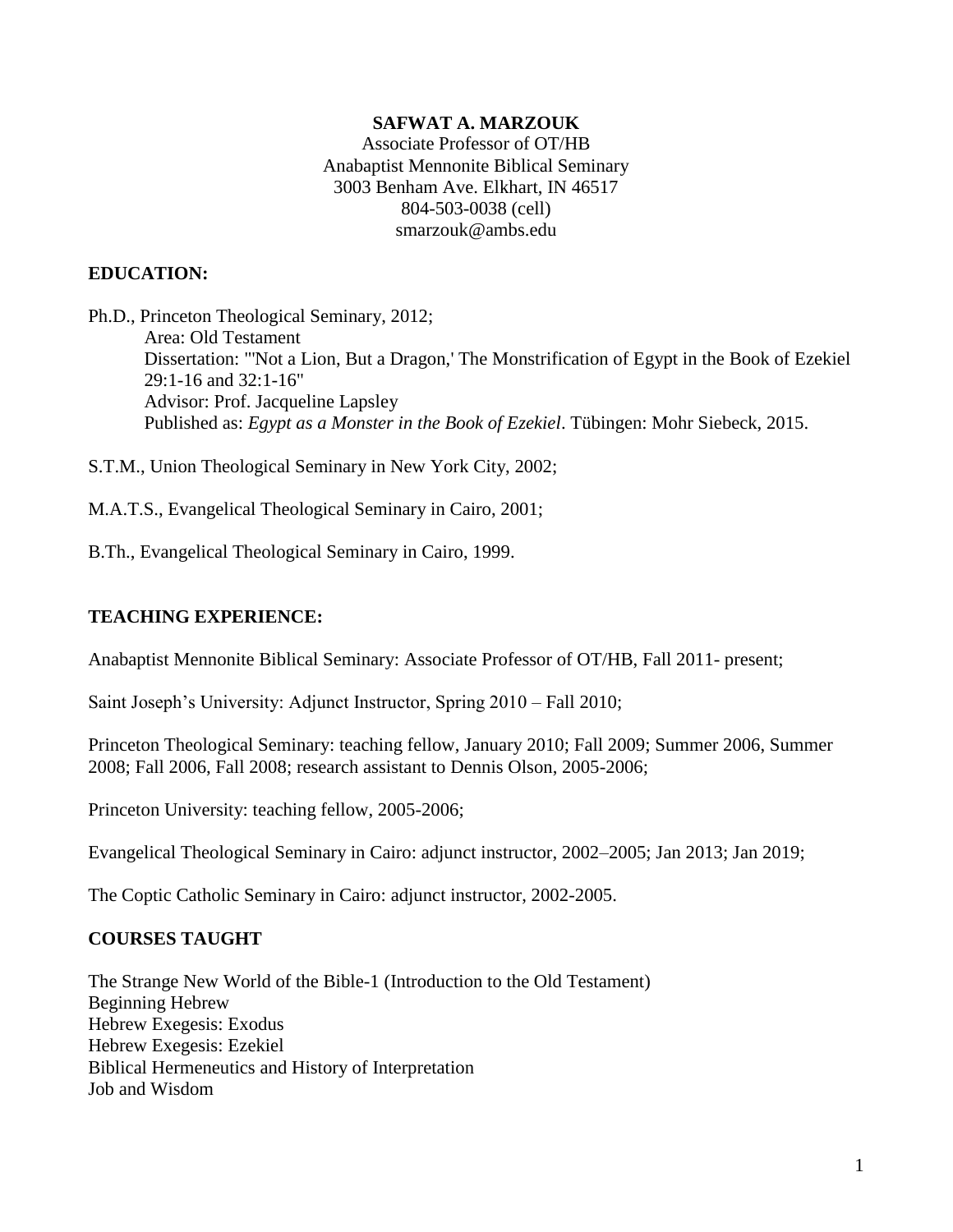Psalms The Other in the Old Testament Stranger No More: Migration in the Bible and the Church Biblical Foundations for Peace and Justice Encountering Egypt: A Traveling Course

# **PUBLICATIONS**

*Books*

*Published:*

*Intercultural Church: A Biblical Vision for an Age of Migration*. Minneapolis: Fortress Press, 2019.

*Exodus, Joshua, Ezekiel* in the *Arabic Contemporary Commentary*. Cairo: Dar Al Thaqafa, 2018. (Arabic).

*Egypt as a Monster in the Book of Ezekiel*. Tübingen: Mohr Siebeck, 2015.

*Under Contract:*

*Exodus: A Commentary*. New Interpretation Series. Louisville: John Knox Westminster, 2022.

### *Contract in Process:*

Safwat Marzouk and Deidre Dempsey, *A Translation of Ibn at-Tayib's Commentary on Genesis*. This is a joint translation of a Christian Arabic commentary on Genesis from the  $11<sup>th</sup>$  century CE. It will be a part of the Christian Arabic Texts in Translation, published by Fordham Press.

Safwat Marzouk, Elisabeth Robertson, and Julianna Smith, *Genesis: A Commentary*. This is a pilot commentary on Genesis as part of a new series of commentaries on the Bible that are written by and to readers of the Bible in the Muslim World.

### *Journal Articles and Book Chapters*

### *Published:*

"Migration in the Joseph Narrative: Integration, Separation, and Transnationalism." *Hebrew Studies* 60 (2019): 71-90.

"The desolate land will be tilled': devastation and renewal of the land in Ezekiel." Pages 67-83 in *The Earth Is the Lord's: Essays on Creation and the Bible in Honor of Ben C. Ollenburger*. Edited by Ryan D Harker and Heather L Bunce. University Park, Pennsylvania: Eisenbrauns, 2019.

Jacqueline Lapsley and Safwat Marzouk, "Ezekiel," in *Biblical Studies: Oxford Bibliographies*, 2019.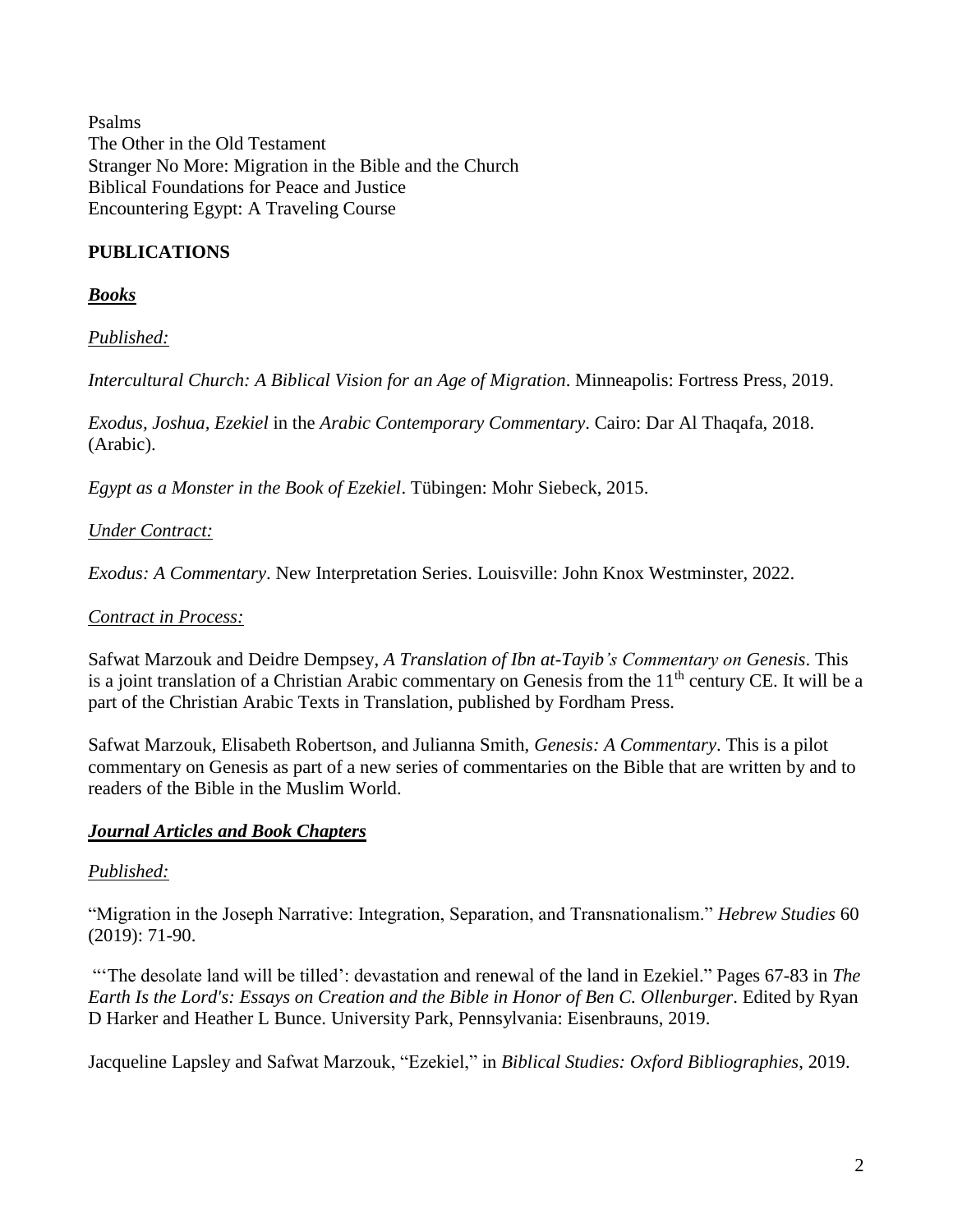"Interrogating Identity: A Christian Egyptian Reading of the Hagar-Ishmael Traditions.*"* Pages 3-30 in *Colonialism and the Bible: Contemporary Reflections from the Global South*. Postcolonial and Decolonial Studies in Religion and Theology. Edited by Tat-siong Benny Liew. Lanham: Lexington Books, 2018.

"Famine, Migration, and Conflict, the Way of Peace: A Reading of Genesis 26." Pages 3-18 in *Where Are We?: Pastoral Environments and Care for Migrants, Intercultural and Interreligious Perspectives*. Edited by Daniel S. Schipani, Martin Walton, Dominiek Lootens, and Society for Intercultural Pastoral Care and Counseling. Düsseldorf, Germany: Society for Intercultural Pastoral Care and Counseling/Gesellschaft für interkulturelle Seelsorge und Beratung, 2018.

"Monstrous Empires and the Kingdom of God in Daniel 7: What Do Monsters Reveal about the Empire?" in *@this point: Theological Investigations in Church and Culture;* Volume 11, No. 1. Spring 2016. [http://www.atthispoint.net/articles/monstrous-empires-and-the-kingdom-of-god-what-do](http://www.atthispoint.net/articles/monstrous-empires-and-the-kingdom-of-god-what-do-monsters-reveal-about-the-empire/275/)[monsters-reveal-about-the-empire/275/](http://www.atthispoint.net/articles/monstrous-empires-and-the-kingdom-of-god-what-do-monsters-reveal-about-the-empire/275/)

"The Paradoxical Monstrification of Egypt in the Book of Ezekiel: Violence, Impurity, and the Other." Pages 67-78 in *Struggles for Shalom: Peace and Violence across the Testaments.* Edited by Laura L. Brenneman and Brad D. Schantz. Eugene, Or.: Wipf and Stock, 2014.

Nicholas Rowe and Safwat Marzouk "God's Shalom for Postcolonial Communities: Two Reflections." in *Evangelical Postcolonial Conversations: Global Awakenings in Theology and Praxis*. Edited by Kay Higuera Smith, Jayachitra Lalitha, and L. Daniel Hawk. Downers Grove, Il.: InterVarsity Press, 2014.

"Reading Jeremiah 42-44 as a Christian Egyptian." and "Lessons from Esther for Christians in Egypt." in *Global Perspectives on the Old Testament.* Edited by Mark Roncace and Joseph Weaver. Boston: Pearson, 2014.

Jeremy Hutton and Safwat Marzouk, ["The Morphology of the tG-Stem in Hebrew and Tirgaltî in Hos](https://www.academia.edu/1992502/_The_Morphology_of_the_tG-Stem_in_Hebrew_and_Tirgalti_in_Hos_11_3._)  [11:3."](https://www.academia.edu/1992502/_The_Morphology_of_the_tG-Stem_in_Hebrew_and_Tirgalti_in_Hos_11_3._) *Journal of Hebrew Scripture* 12 (2012): 1-41. [http://www.jhsonline.org/Articles/article\\_171.pdf](http://www.jhsonline.org/Articles/article_171.pdf)

### *Forthcoming:*

"Migration and Reconciliation in the Joseph Narrative." in *Joseph between Israel and Egypt*. Edited by Konrad Schmid and Thomas Römer. Tübingen: Mohr Siebeck.

"Different Kinds of Foreignness: The Hebrew Bible's Terminology for Foreigners." in *Christianity and the Law of Migration*. Edited by Silas Allard, Kristin Heyer, Raj Nadella.

Donald M. Kerwin and Safwat Marzouk, "Hospitality, Integration, Assimilation." in *Christianity and the Law of Migration*. Edited by Silas Allard, Kristin Heyer, Raj Nadella.

"Egypt in the Book of Jeremiah." in the *Oxford Handbook of Jeremiah*. Edited by Louis Stulman & Edward Silver.

"Assyrian Empire." in the *Oxford Handbook of Postcolonialism and the Bible*. Edited by R. S. Sugirtharajah.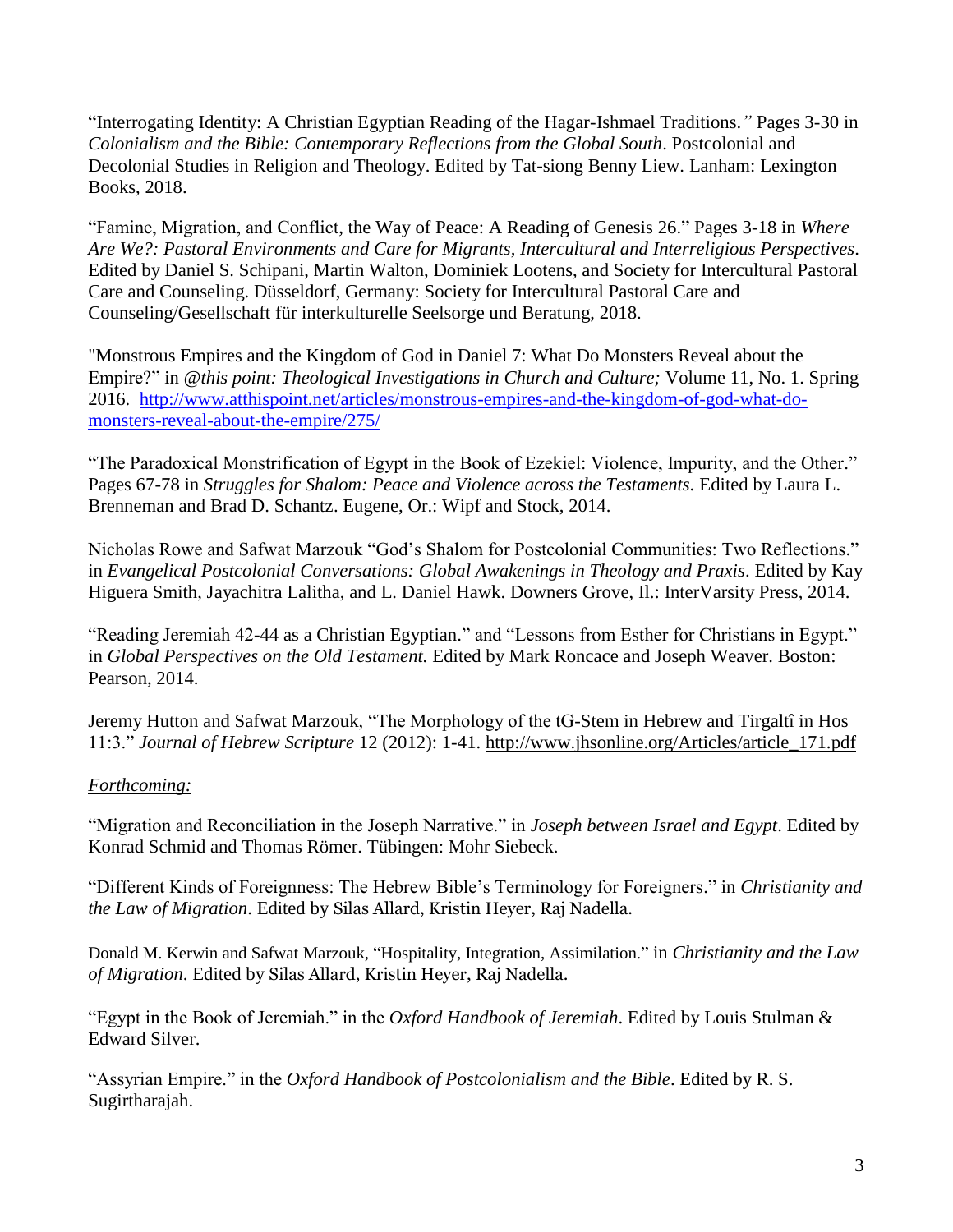"Egypt and Israel." in *Baker Illustrated Background Bible Commentary.* Edited by Danny Hays and Scott Duvall.

# *Entries in Encyclopedias*

"Oppression," "Dragon," "Horns of Moses," "Ahban," "Ahiam," "Ahian," *Encyclopedia of the Bible and its Reception*; <https://www.degruyter.com/view/db/ebr>

"Libya" *New Interpreter's Bible Dictionary*, vol. III (2008).

# *Book Reviews*

*The Decalogue: Living as the People of God*, by David L. Baker (Downers Grove, IL.: Intervarsity, 2017). *Interpretation: A Journal of Bible and Theology* 73 (2018): 71-72.

*Dictionary of Daily Life in Biblical and Post-Biblical Antiquity Vol 1 A-Da,* by Edwin M. Yamauchi and Marvin R. Wilson (Peabody, MA.: Hendrickson Publishers, 2014). *Near Eastern Archaeology* 78.4 (2015): 306-307.

*Egypt as a Place of Refuge*, by Garrett Galvin, (FAT, II/51; Tübingen: Mohr Siebeck, 2011). *[Journal of](http://www.jhsonline.org/index.html)  [Hebrew Scriptures](http://www.jhsonline.org/index.html)* 13 (2013). [http://www.jhsonline.org/reviews/reviews\\_new/review640.htm](http://www.jhsonline.org/reviews/reviews_new/review640.htm)

*Images of Egypt in Early Biblical Literature: Cisjordan-Israelite, Transjordan-Israelite, and Judahite Portrayals*, by Stephen C. Russell, (BZAW, 403; Berlin: Walter de Gruyter, 2009). *[Journal of Hebrew](http://www.jhsonline.org/index.html)  [Scriptures](http://www.jhsonline.org/index.html)* 11 (2011). [http://www.jhsonline.org/reviews/reviews\\_new/review558.htm](http://www.jhsonline.org/reviews/reviews_new/review558.htm)

*Ezekiel*, New International Biblical Commentary, by Steven Tuell (Peabody, MA.: Hendrickson Publishers, 2009). *Biblical Theology Bulletin* (2010) 40:179-180.

# *Popular Writings*

The Mennonite:<https://themennonite.org/opinion/place-refuge-oppression/>

Huffington Post Religion Blog:<http://www.huffingtonpost.com/safwat-marzouk-phd/>

Christian Century:<https://www.christiancentury.org/contributor/safwat-marzouk>

The Institute of Youth Ministry, Princeton Theological Seminary: Paris, Syria and Iraq, Talking ISIS with Youth [http://iym.ptsem.edu/resources/engage/paris-syria-iraq-talking-isis-with-youth-with](http://iym.ptsem.edu/resources/engage/paris-syria-iraq-talking-isis-with-youth-with-youth/#tab-id-5)[youth/#tab-id-5](http://iym.ptsem.edu/resources/engage/paris-syria-iraq-talking-isis-with-youth-with-youth/#tab-id-5)

# **PRESENTATIONS:**

# *AAR and SBL Presentations:*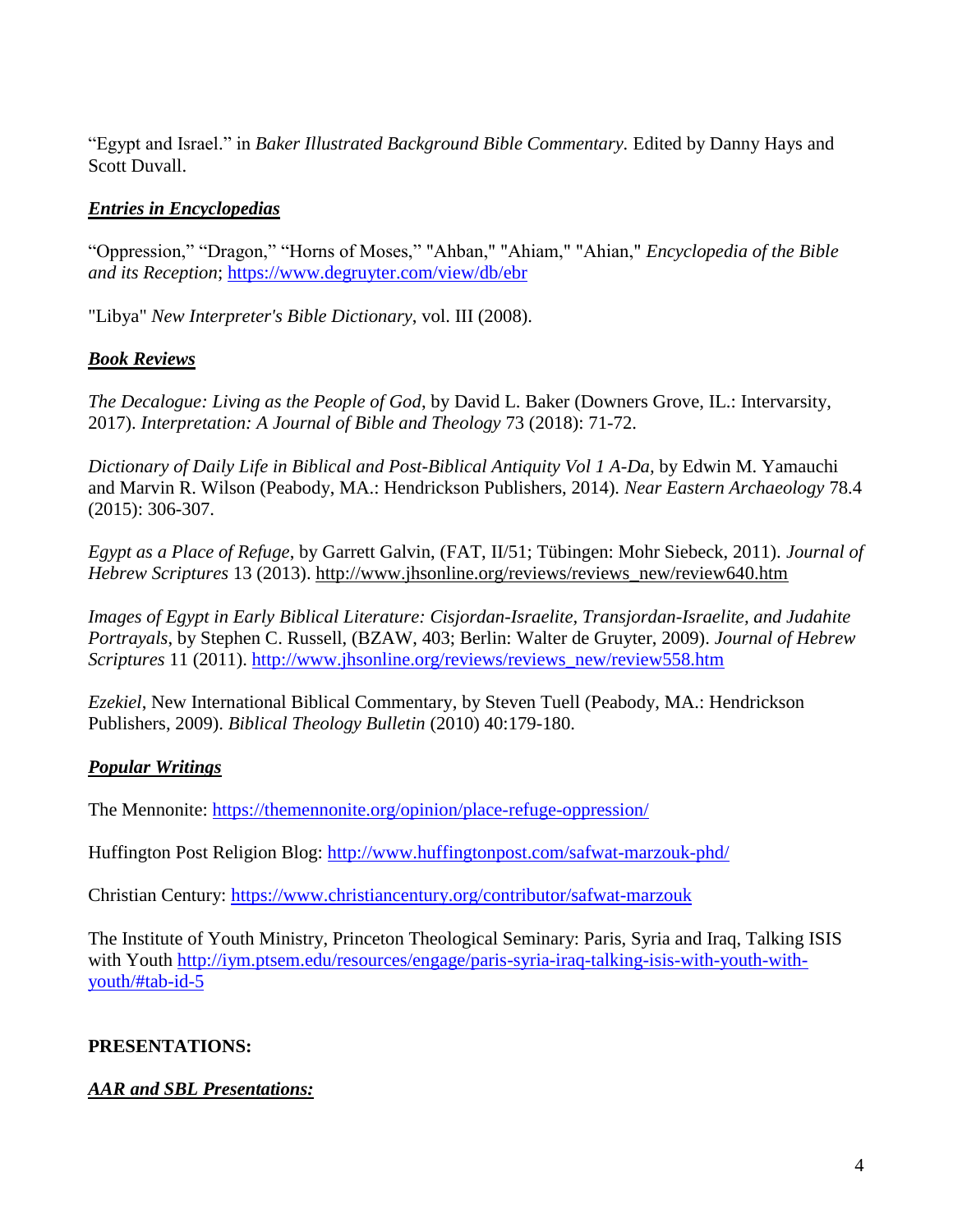"Economy, Injustice and Integration of Migrants in Genesis 39 and 47," SBL Annual Meeting, Fall 2019.

"The Emergence of Tyranny and its Resistance in Exodus 1-2," SBL Annual Meeting, Fall 2018.

"Cross-cultural Interactions, Migration in the Joseph Narrative: Integration, Separation, and Transnationality," SBL Annual Meeting, Fall 2017.

"Micah 4:1-5 A Vision of Peace Subverting Imperial Discourse," SBL Annual Meeting, Fall 2015.

"Exodus and Assimilation: The perspectives of Moses Mendelssohn and Christian Egyptians" and a panelist on "Immigration, Militarization, Economy," SBL Annual Meeting, Fall, 2014.

"The Semiotics of the Dismembered Body of the Monster in the ANE Chaoskampf Myths and Ezekiel In the Light of Foucault's Discipline and Punish," SBL Annual Meeting, Fall 2012.

"A Postcolonial Reading of the Hagar-Ishmael Narratives in Genesis," American Academy of Religion, Fall 2011.

["The Monstrification of Egypt in Ezekiel: Why is Egypt a monster in Ezekiel?," a](javascript:void%20window.open()nd ["Putting the](javascript:void%20window.open()  [Monster, Egypt, under Check: Geo-Political minimization of Egypt \(Ezekiel 29:12-16\) and Pharaoh's](javascript:void%20window.open()  [Descent into Sheol \(Ezekiel 32:17-32\)," SBL Annual Meeting, Fall 2010.](javascript:void%20window.open()

"Not a Lion, But a Dragon: Funeral Dirge and Combat Myth in Ezekiel 32:1-16," Mid-Atlantic Regional SBL meeting, Spring 2008.

# *Public Lectures and Talks:*

"Interfaith Exploration: Cultivating Hope in Anxious Times," Panelist at University of Illinois Champaign-Urbana, Fall 2019.

"Migration in the Joseph Narrative: Integration, Separation, and Transnationalism," Bethel College, Newton Kansas, Fall 2018.

"The Emergence of Tyranny and its Resistance in Exodus 1-2," Bethel College, Newton Kansas, Fall 2018.

"Intercultural Church," Co-Taught with Rachel Miller Jacobs, Leadership Clinic at Anabaptist Mennonite Biblical Seminary, January 2017.

"Joseph and Migration: Integration, Assimilation, Separation and Transnationalism," University of Zurich, March 2017.

"Paradoxical Nature of the Covenant" and "Intercultural Church: Biblical Foundations," Mennonite Church Canada, July 2016.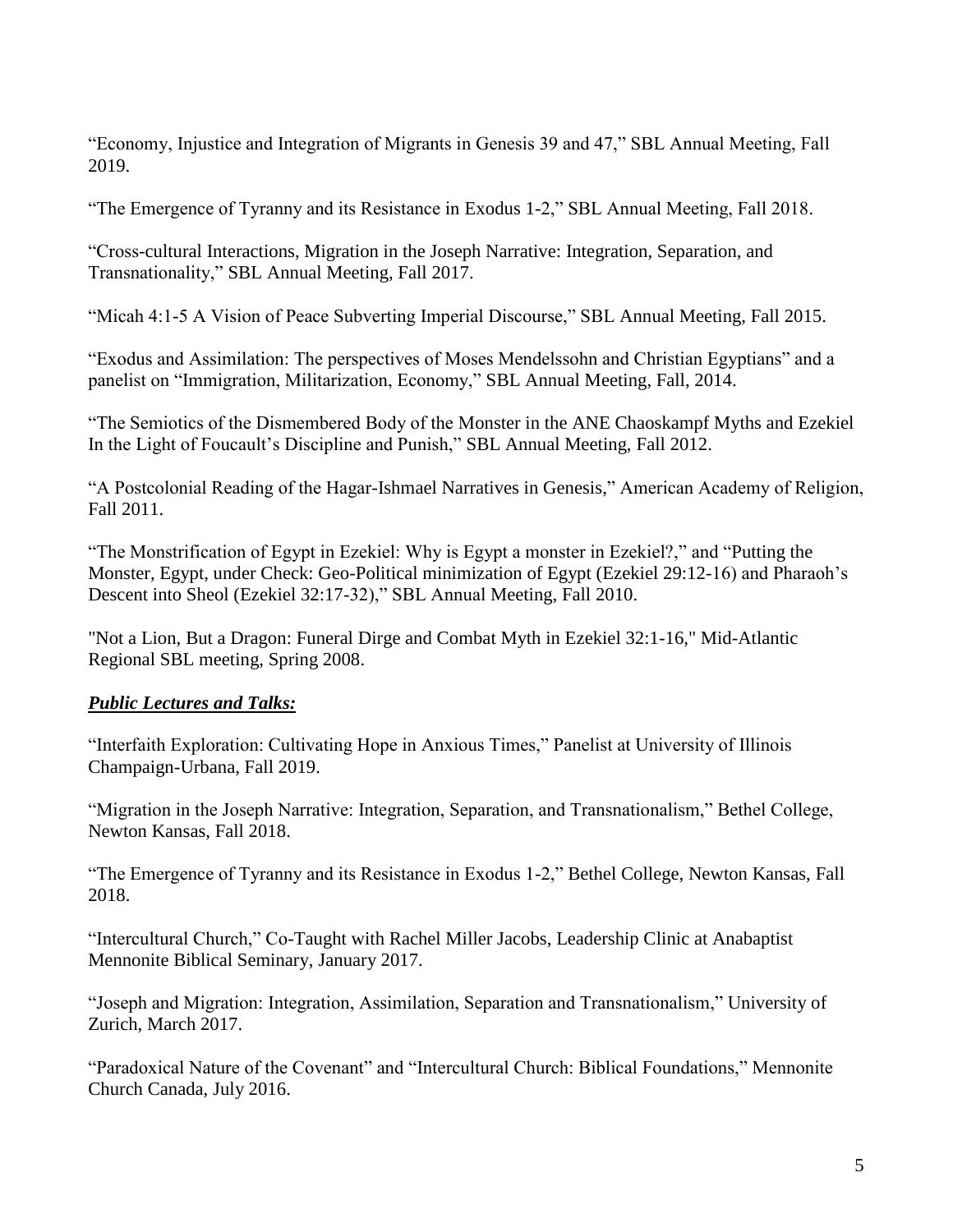"Bible, Empire, Reception History in Africa," A Panelist, Columbia Theological Seminary, November 2015.

"What Monsters Reveal about Empires: the differences between the Kingdom of God and the Monstrous Empires in Daniel 7," Bethel College, the Staley Lectures, October 2015.

"Love Liberates," Michiana Mennonite Church Annual Assembly, June 2014.

"Holy Ground: Worship as Our Mission," Mennonite Church Eastern Canada Annual Assembly, Spring 2014.

"Blessed Be the Odd: Ishmael as an Interstitial Figure," Anabaptist Mennonite Biblical Seminary, Pastors Week, Jan 2014.

"Hagar and Ishmael as an Other," Fellowship of Hope Mennonite Church, Fall 2013.

"Egypt: an ongoing revolution," Sunnyside Presbyterian Church, South Bend, Fall 2013.

"The Land" and "Immigration" from a Biblical Perspective, Sunnyside Presbyterian Church, South Bend, Fall 2012 and Spring 2013.

"Reading Difficult Texts in the Old Testament," Mennonite Church Canada Assembly, Summer 2012.

"Reading the Old Testament and the Middle East," PCUSA Big Tent, Atlanta, June 2009.

"Introduction to Islam," co-leader of a seminar at Riverside Church in NYC, spring 2002.

### **OTHER PROFESSIONAL EXPERIENCES:**

Arabic American Evangelical Church in Jersey City, "part-time Pastor", 2010-2011.

SAT-7, the First Arabic Christian Satellite Channel, "program host", 2003-2004.

El-Saraya Presbyterian Church, Alexandria, Egypt, "Assistant Pastor," 2002-2005.

### **MEMBERSHIPS:**

Society of Biblical Literature.

The Synod of the Nile, Presbyterian Church in Egypt.

Wabash Valley Presbytery (Presbyterian Church USA).